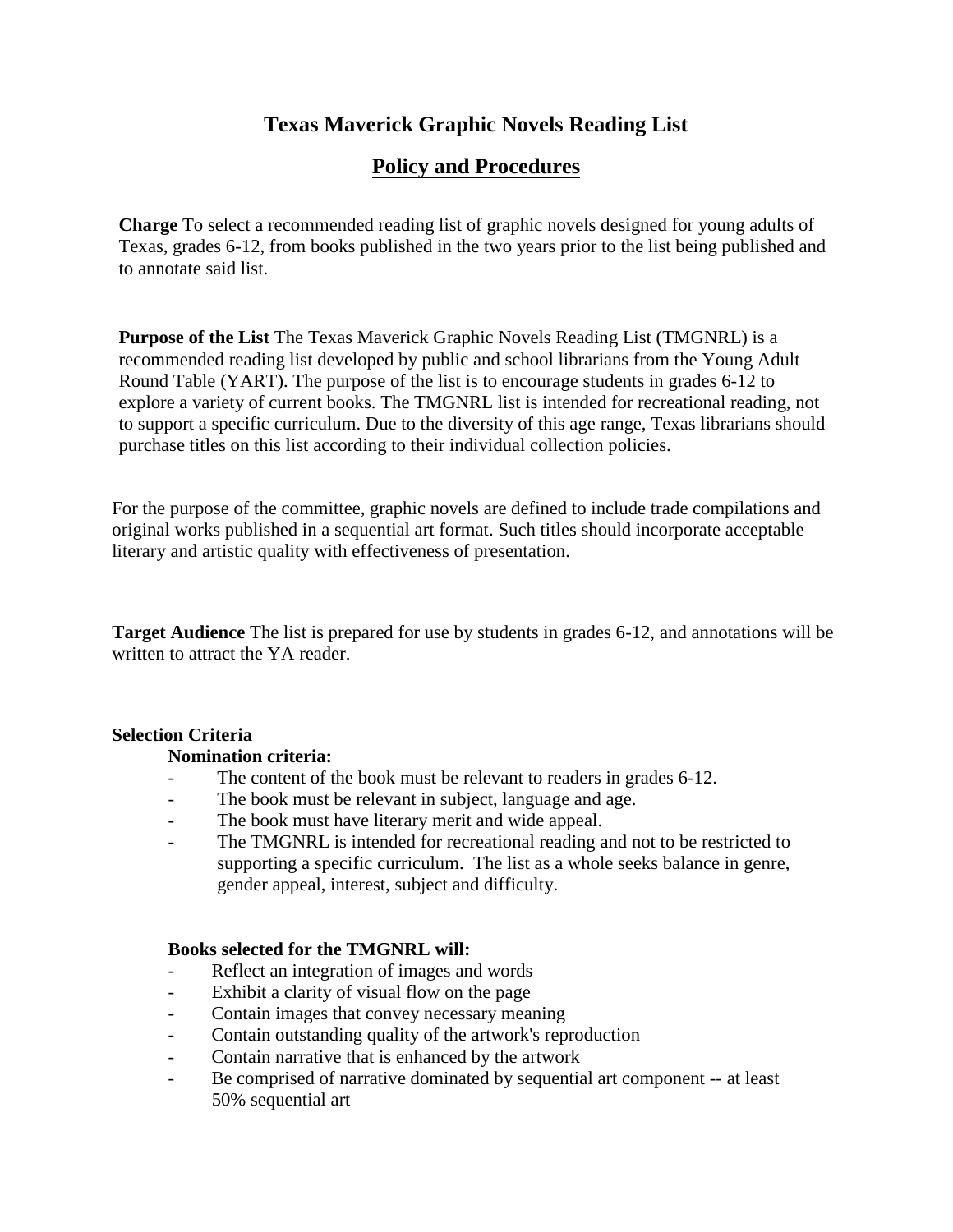# **Eligibility**:

- Books published in the 2 years prior to the publication of the list .
- Books with published scholarly reviews or peer reviews are preferred; however, books for which there are no reviews available may be considered at the discretion of the committee.
- A previous nomination may not be reconsidered.
- Though graphic novels need not be published in the United States, they must be widely available for purchase in the U.S. at the time of consideration.
- Reissues will be considered if there has been significant change to the original content of the work since first issued. Whether or not the changes are significant enough is ultimately determined by the Chair.
- Collections of comic strips will be considered only if they contain an overarching storyline.

The Graphic Novels Secondary Reading List Committee will follow the following policy guidelines:

- Statement on Intellectual Freedom:<http://www.txla.org/pubs/ifhbk.html>
- Library Bill of Rights:<http://www.txla.org/pubs/ifhbk.html>
- "Free Access to Libraries for Minors":<http://www.txla.org/pubs/ifhbk.html>
- ALA American Values Statement: [http://www.ala.org/alaorg/oif/lib\\_val.html](http://www.ala.org/alaorg/oif/lib_val.html)

**Committee Members** The TMGNRL Committee shall be comprised of the Chair, advisor (pastchair), eight members, and a non-voting administrative assistant who are members of the Young Adult Round Table. Ex-officio, non-voting members shall be the Texas Library Association (TLA) Executive Director and a liaison from the TLA Executive Board, who shall be appointed by the TLA President.

# **Qualifications**

- a. Members shall be appointed by the YART Chair-Elect from a list of YART volunteers.
- b. Committee members and the administrative assistant shall serve a three-year term to commence at the close of the Annual Conference of TLA.
- c. A TMGNRL Committee member must be a current member of YART throughout their term of appointment, must work directly with young adults in grades 6-12 throughout their term of appointment, and must not currently be affiliated with an author, illustrator, or publisher in any capacity that might interfere with the integrity of the committee.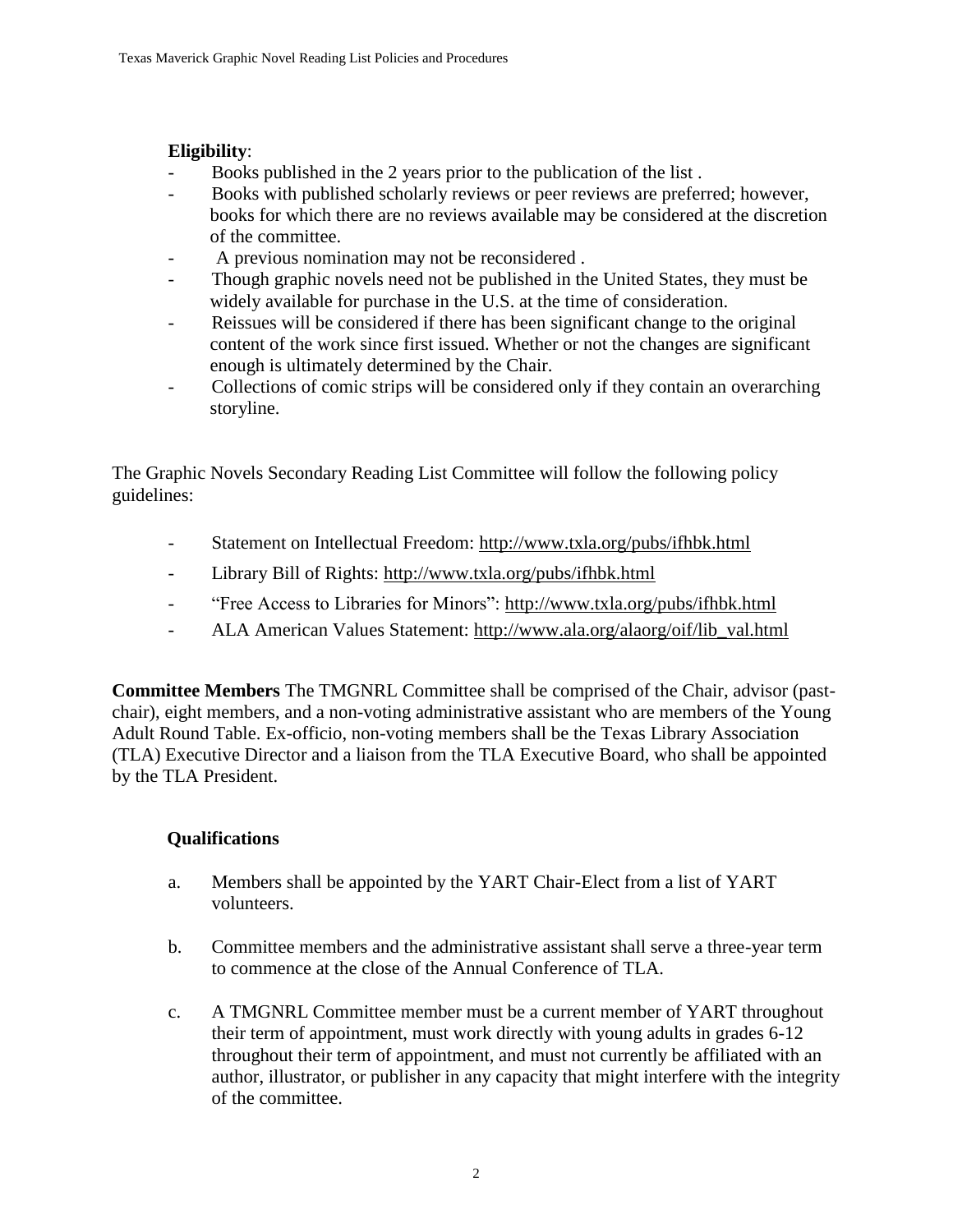- d. Members may not serve two consecutive terms as committee members but may be appointed Chair.
- e. If a committee member cannot serve out the full term, the YART Chair will appoint a replacement from a list of YART volunteers to serve the remainder of the term of office.

### **TMGNRL Committee Responsibilities**

- a. Guide and direct the educational focus of the TMGNRL Program.
- b. Prepare a selected reading list for the TMGNRL Program, based on nominations submitted to the committee.
- c. Monitor the production and distribution of the TMGNRL list.
- d. Assist in monitoring the use of the TMGNRL trademark/logo and apprise the TLA Executive Board of any known infringements associated with its use.
- e. Attend all meetings. Members who are not able to attend all meetings may be asked to resign their position.
- f. Participate in the function of the committee. Members will be asked to make nominations and to read all nominated books. Those who are not able to do so may be asked to resign their position.
- g. Submit employment verification form signed by principal or supervisor.
- h. Present book talks during the Annual Conference.
- i. One member will be elected secretary to take minutes and provide copies of minutes for each meeting.
- j. One member will be asked to volunteer to organize the volunteers at the Annual Conference booth.

**Administrative Assistant** A volunteer administrative assistant will be chosen by the YART Chair-Elect for a three-year term. The administrative assistant maintains contact with the publishing companies, submits special book requests to the publishers, disseminates the final list to the publishers and to the YART electronic distribution list, sends field nominations from the website to the chair, and other such duties assigned by the Chair. The administrative assistant is a non-voting member of the Committee.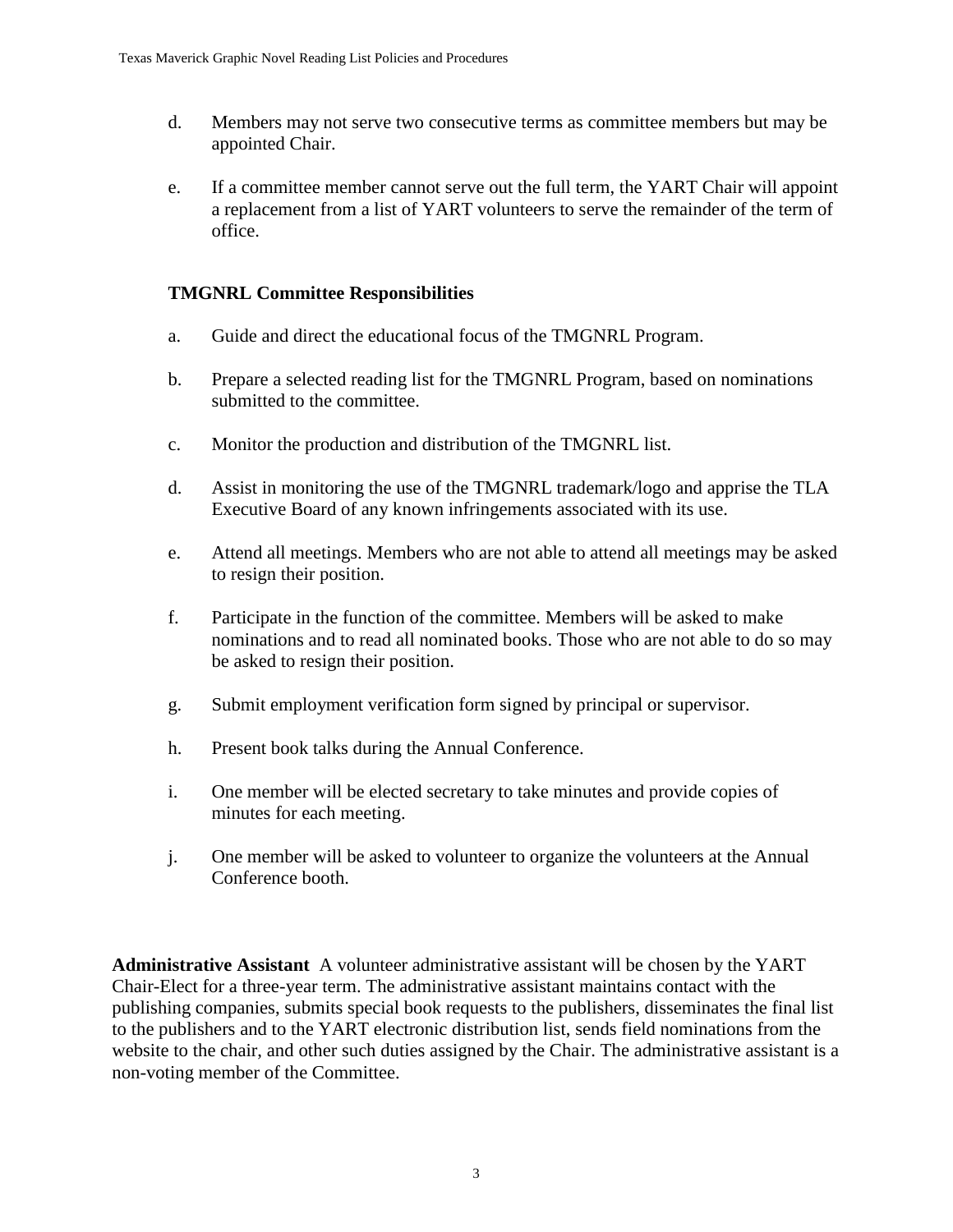**Chair** The Chair is appointed by the YART Chair-Elect for a two-year term and, as such, has the right to vote and to enter into discussion of titles. It should be understood, however, that the primary responsibility of the Chair is facilitator of the Committee's charge, including all business matters. The Chair should only discuss a title after other committee members have had an opportunity to speak so as not to unduly influence the decision.

### **Qualifications**

- a. The TMGNRL Committee Chair is selected from past or present members of the TMGNRL Committee.
- b. The TMGNRL Committee Chair must be a current member of YART, must work directly with young adults from grades 6-12, and must not be currently under contract or employed by a publishing company in any capacity that might interfere with the integrity of this committee.
- c. The TMGNRL Committee Chair shall serve a two-year term.
- d. If the TMGNRL Committee Chair cannot serve out the full term, the YART Chair shall appoint an interim Chair to serve the remainder of the term of office.

# **Responsibilities**

- a. Guide and direct the educational focus of the TMGNRL Program.
- b. Review the goals, objectives, guidelines, policies, and procedures of the TMGNRL Committee and recommend improvements in the general operation of the program total and YART Executive Boards.
- c. Attend the TLA Annual Conference, the TLA Annual Assembly, YART executive board meetings, and the voting TMGNRL Committee meetings.
- d. Maintain/update the TMGNRL Program "Manual of Policy and Procedures" and make it available upon request.
- e. Schedule meetings, plan agendas, oversee the preparation and dissemination of meeting minutes, etc.
- f. Monitor the use of the TMGNRL trademark/logo and keep the TLA Executive Board apprised of any known infringements associated with its use.
- g. Publish and maintain nominations, and submit the updated nomination list to the committee members and the YART webmaster for posting on the TLA website.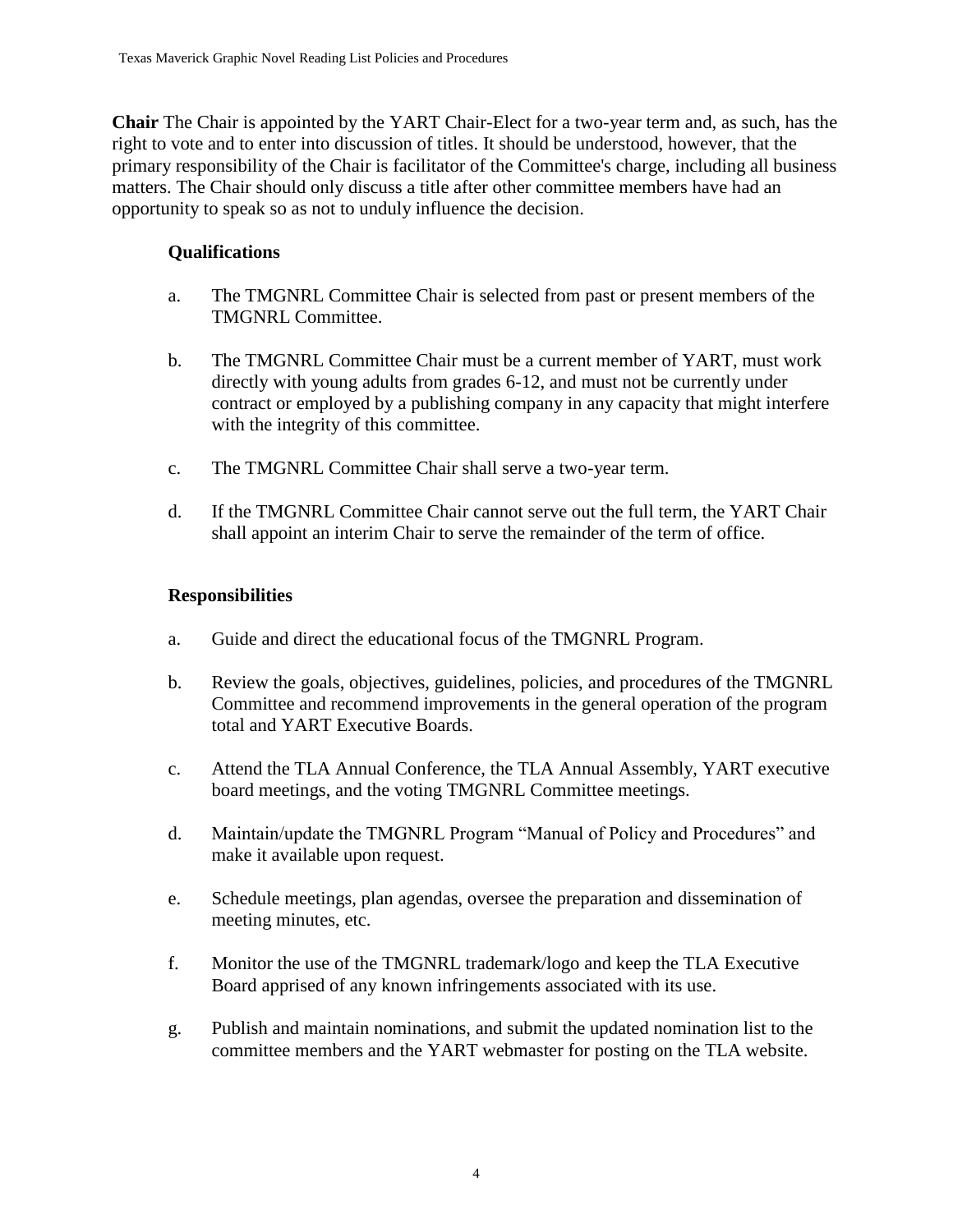# **TLA Responsibilities**

- a. The TLA Executive Board will monitor the use of the TMGNRL trademark/logo and take legal action against infringements associated with its use. This board will also set the fee and guidelines for use of the trademark.
- b. The TLA Office will assist in the distribution of the TMGNRL each year.

# **YART Executive Board Responsibilities**

- a. Guide and direct the educational focus of the TMGNRL.
- b. Review the goals, objectives, guidelines, policies and procedures of the TMGNRL Program and make recommendations for program improvements.
- c. Establish guidelines for the selection of TMGNRL Committee members.
- d. Assist in monitoring the use of the TMGNRL trademark/logo and apprise the TLA Executive Board of any known infringements associated with its use.

**Discussing the List** The TMGNRL committee meets during the TLA Annual Conference, TLA Annual Assembly and in the fall to discuss the nominated books. After observer comments, the Chair will provide each book's nominator with the first opportunity to address that title if he/she so desires. The other members of the committee may be recognized by the chair to contribute to the discussion. Every nominated book is available for discussion. Committee members are asked to focus on the literary and artistic merits of the book, including audience, voice, point of view, genre and readability. The committee may choose to remove a book from the nomination list if it does not meet the committee's standards.

**Comments from Observers** All Committee meetings will be open to TLA members.

Before the committee discusses each nominated title, an opportunity will be given to observers to make short comments, no longer than one minute about the books, but the Chair reserves the right to cut short the discussion if necessary. Observers will not be allowed during the final voting process.

Publishers' representatives are requested to refrain from participating in discussion or asking for comments about their own books.

**Voting Procedures** Final selections are made at the fall meeting. After comments from observers and discussion by the committee members, a vote is taken to determine if a title should be included on the final list.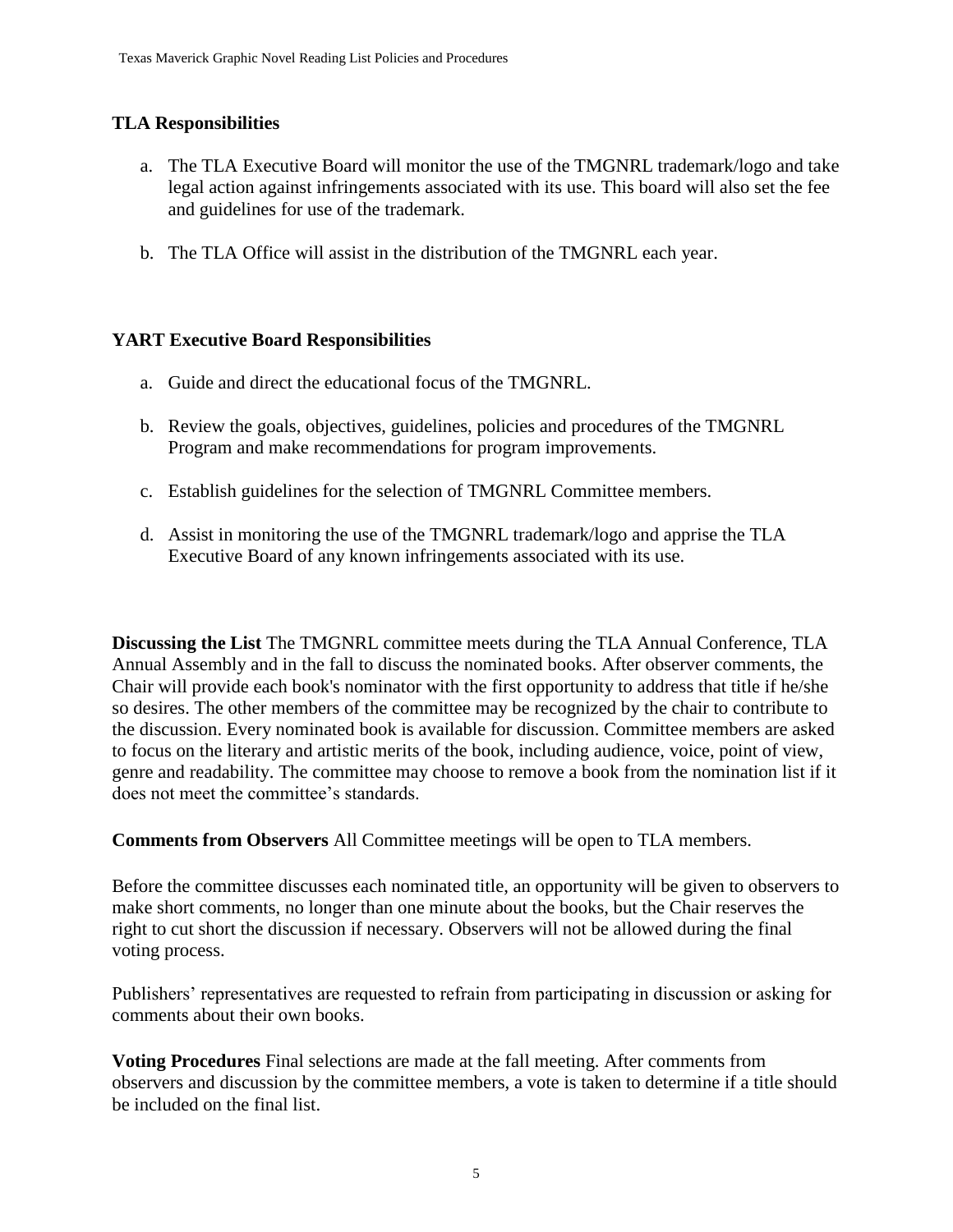Observers will not be allowed during the final vote. A title must receive 6 of 9 votes in order to be on the final list.

After the final selection, members of the committee choose the books they will book talk at the Annual Conference. The member will annotate the titles he/she will be presenting and include an interest level -- MS for middle school, HS for high school, A/YA adult book for young adult. These annotations must be submitted to the chair within 2 days of the final meeting.

**Availability of Lists for General Distribution** The list of nominations will be updated monthly. The cumulative list of nominations will be available electronically on the TLA website on a monthly basis. The list of nominations will also be sent to the YART membership electronic distribution list. The final list of nominations will be available after October 1st.

Following its last meeting, the committee will provide the Young Adult Round Table with the final annotated list of selected titles. The YART webmaster will post the list to the TLA website. The chair will post the list to the YART membership electronic distribution list and other distribution lists as appropriate. The administrative assistant will contact the publishers. The list will also be submitted to the Texas Library Journal, the TLACast, and the YA Round Table Revue.